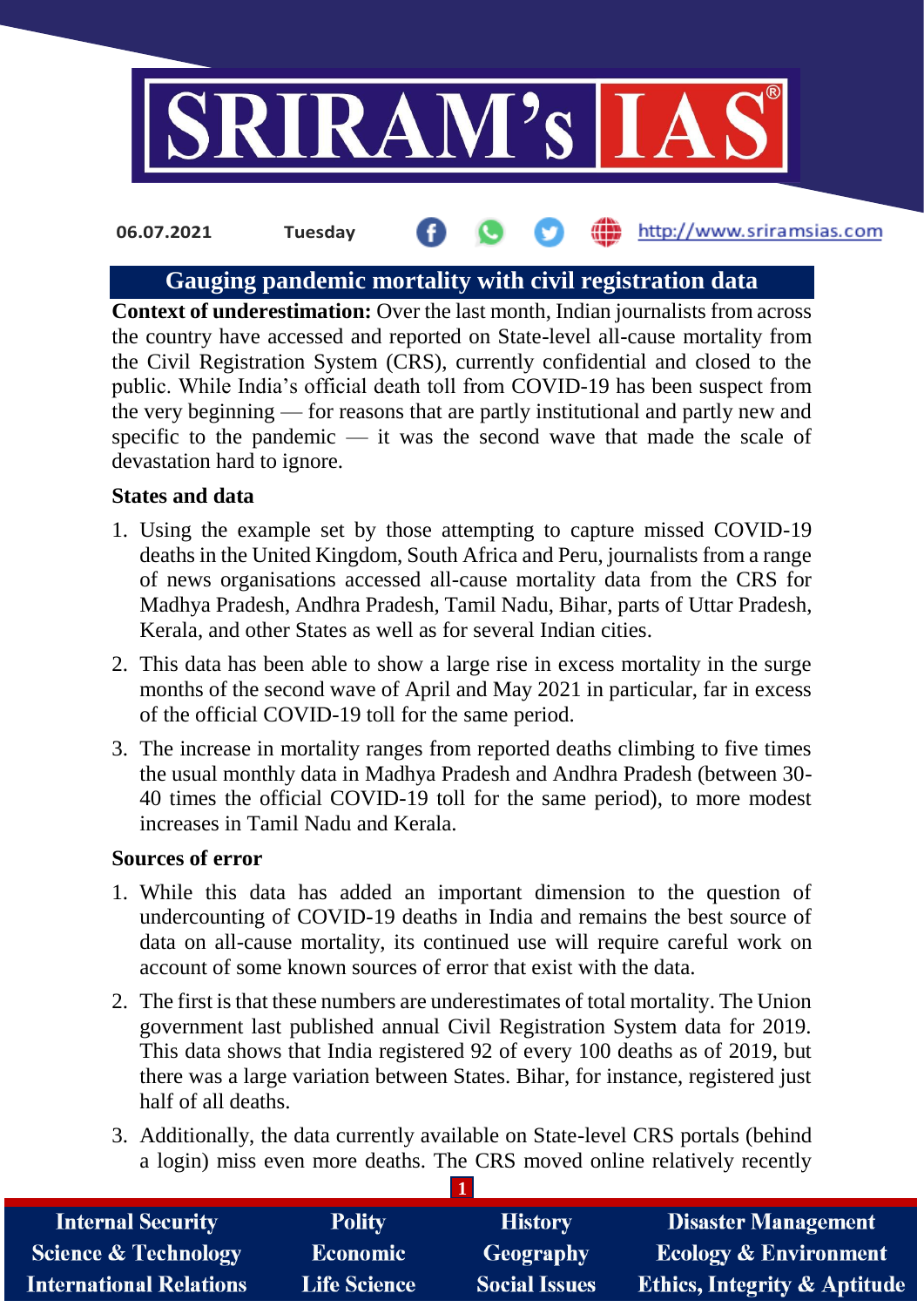

(between five and three years ago in most States), and State-level portals now display data for every day from January 1, 2018, to the present day.

- 4. For all States for which data is available except Kerala, the online portals show lower numbers than what was published by the Union government for 2018 and 2019.
- 5. What this implies is that the data currently being used for analyses are an underestimate of total deaths, but should not by itself cause inflation of the excess mortality estimates for the pandemic (since the online portal's data was used for past and current years)
- 6. What could, however, alter the magnitude of calculated excess mortality would be a second possible source of error — if mortality was either naturally increasing over time, or if registration was getting better, or if both were taking place.
- 7. If any of these three phenomena were taking place, the magnitude of excess mortality in 2020 and 2021 could be moderated by these processes.

### **Mortality was decreasing in the normal scenario:**

- 1. On the first count, total estimated mortality (registered deaths plus those that are not registered) has actually been declining since 2013 (although there was an uptick in some States in 2019) according to the CRS.
- 2. So, in the normal course of events (if there had not been a pandemic) we would not expect an increase in mortality
- 3. Registered deaths, on the other hand, have been steadily increasing in four of the five states that we have detailed mortality data for (but fluctuating in Kerala).
- 4. While this will mean that some of the excess mortality in 2020-21 will be accounted for by improved registration, this is not a complete explanation.
- 5. The increase in registered deaths will not continue at the same pace in all States — once States begin to achieve full registration, increases should be more modest.
- 6. In Madhya Pradesh, for instance, the level of death registration improved by over 21 percentage points between 2017 and 2019 to reach 89% in 2019.

| <b>Internal Security</b>        | <b>Polity</b>       | <b>History</b>       | <b>Disaster Management</b>              |  |
|---------------------------------|---------------------|----------------------|-----------------------------------------|--|
| <b>Science &amp; Technology</b> | <b>Economic</b>     | Geography            | <b>Ecology &amp; Environment</b>        |  |
| <b>International Relations</b>  | <b>Life Science</b> | <b>Social Issues</b> | <b>Ethics, Integrity &amp; Aptitude</b> |  |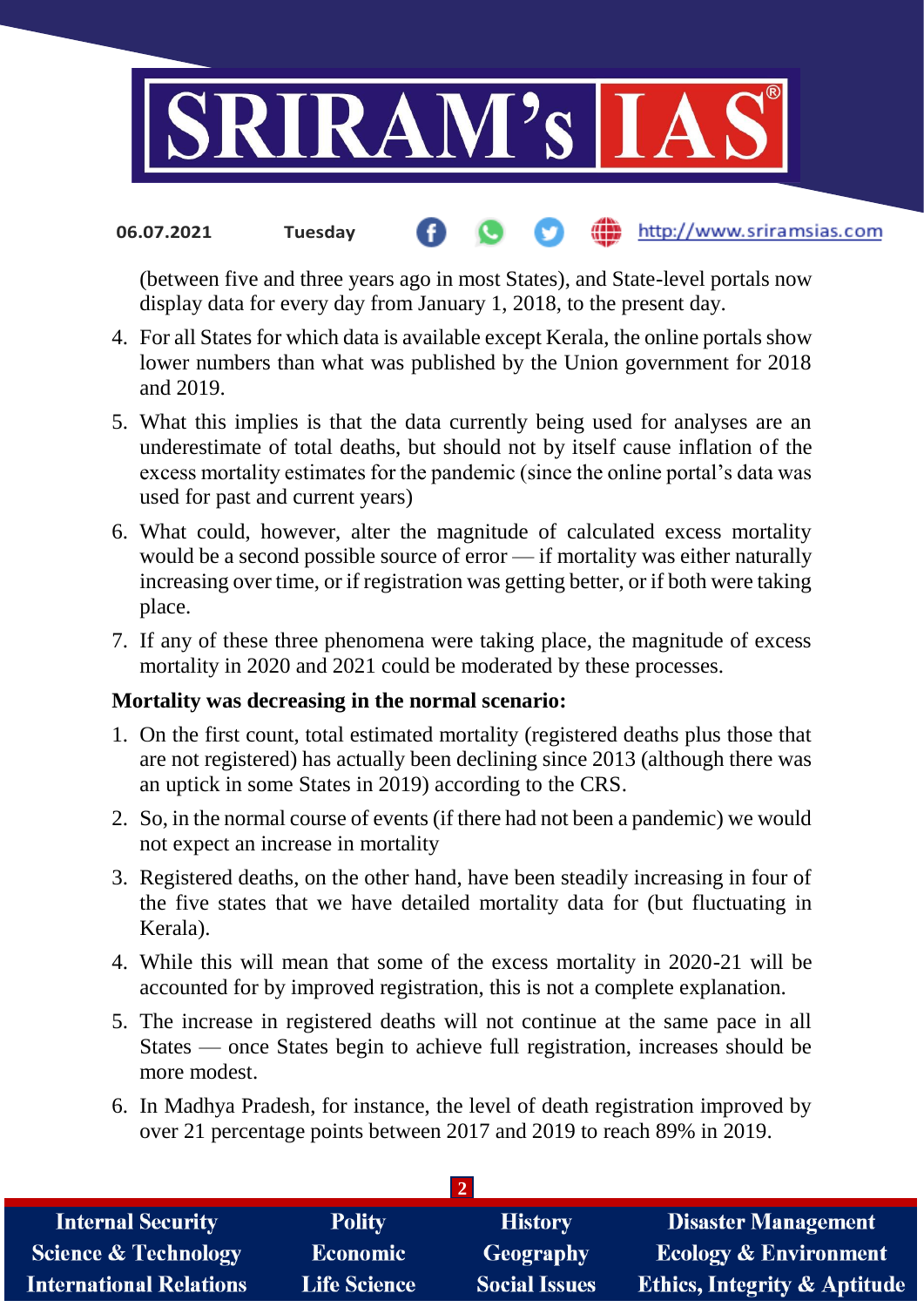

7. It is simply not mathematically possible for the level of registered deaths to continue to increase at the same pace for the years after 2019.

http://www.sriramsias.com

# **An imperfect resource**

**06.07.2021 Tuesday**

Taken together, these potential sources of error indicate that while the total number of deaths in India during the pandemic reported using Civil Registration System data might be an underestimate, a part of the increase in mortality can be explained by improved registration. However, the scale of excess mortality during the second wave, in particular, is undeniable, especially compared to the low number of COVID-19 deaths officially recorded in the same period.

The Civil Registration System is an imperfect system, yet one that journalists are having to turn to in the face of the continuing refusal of the Union government to engage with the issue of the true extent of mortality. Acknowledging the gaps in the system will help journalists, but does not minimise the magnitude of the crisis.

# **Crafting a unique partnership with Africa**

The future of India-Africa cooperation is agriculture, even as the China factor looms large.

# **Agriculture is Key:**

- 1. Critical to its foreign policy matrix, New Delhi's engagement with the African continent has been multifaceted, with projects implemented under Indian lines of credit, capacity-building initiatives, and cooperation in a range of sectors.
- 2. As an importer of fruits, nuts, grains and pulses from the continent, Indian congruence with African countries in the agriculture sector is expanding. With 65% of the world's uncultivated arable land, employing over 60% of the workforce, and accounting for almost 20% of Sub-Saharan Africa's GDP, agriculture is critical to Africa's economy.
- 3. The African Continental Free Trade Area agreement is expected to improve cost competitiveness by removing tariffs. As this relationship enters the postpandemic world, it is vital to prioritise and channel resources into augmenting partnerships in agriculture.
- 4. This is crucial given its unexplored potential, centrality to global food security, business prospects and to provide credible alternatives to the increasing involvement of Chinese stakeholders in the sector.

| <b>Internal Security</b>        | <b>Polity</b>       | <b>History</b>       | <b>Disaster Management</b>              |
|---------------------------------|---------------------|----------------------|-----------------------------------------|
| <b>Science &amp; Technology</b> | <b>Economic</b>     | Geography            | <b>Ecology &amp; Environment</b>        |
| <b>International Relations</b>  | <b>Life Science</b> | <b>Social Issues</b> | <b>Ethics, Integrity &amp; Aptitude</b> |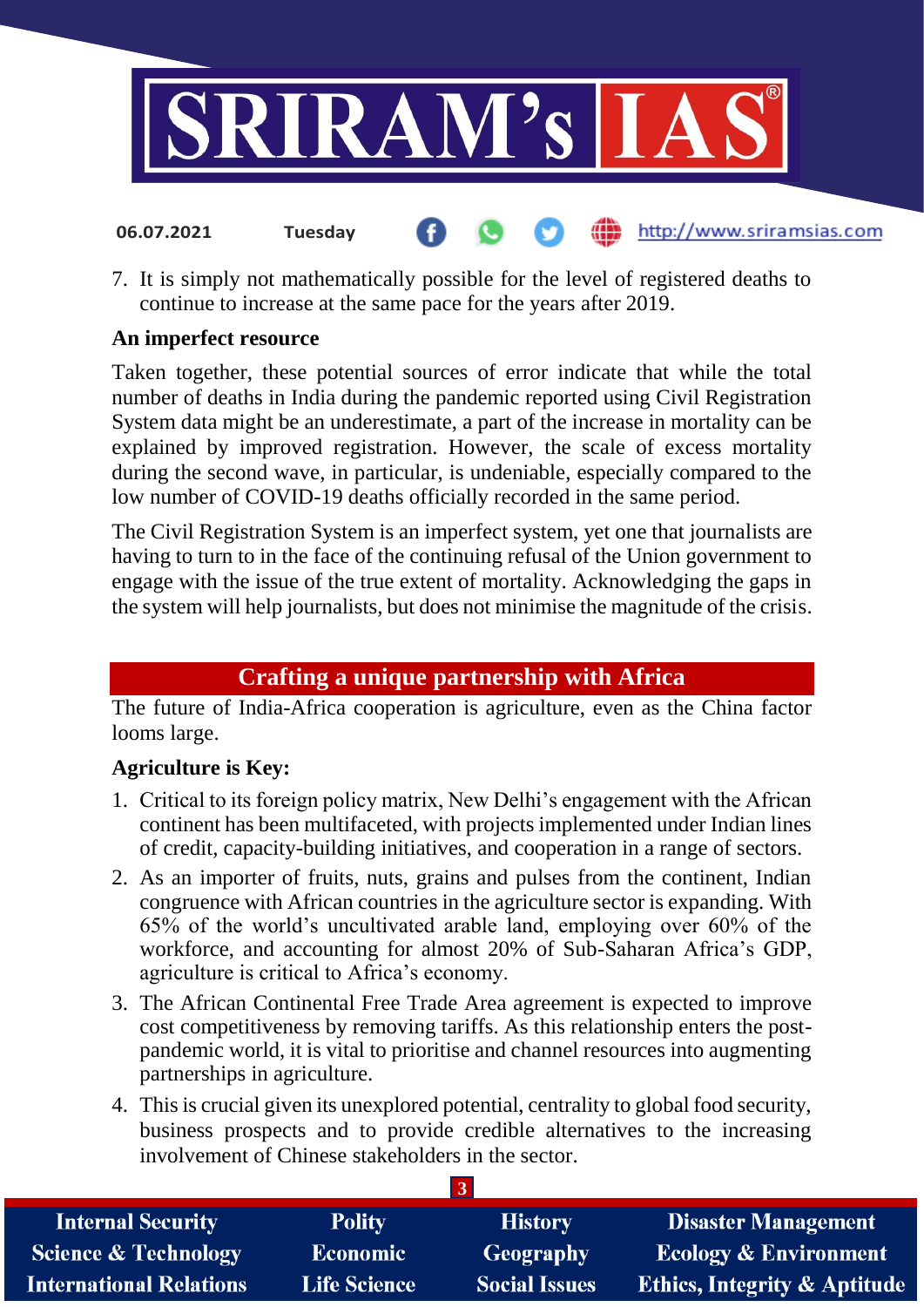

## **Analysing Chinese engagement**

- 1. Today, China is among Africa's largest trading partners. It is also Africa's single biggest creditor. Its corporations dominate the region's infrastructure market and are now entering the agri-infra sector.
- 2. Increasingly critical to China's global aspirations, its engagement in African agriculture is taking on a strategic quality. Therefore, dismissing Beijing's engagement in African agriculture as inconsequential for New Delhi would be unwise.
- 3. While access to Africa's natural resources, its untapped markets and support for 'One China Policy' are primary drivers of Chinese engagement with the region, there are other factors at play.
- 4. Chinese-built industrial parks and economic zones in Africa are attracting low-cost, labour-intensive manufacturing units that are relocating from China.
- 5. Chinese tech companies are laying critical telecommunications infrastructure, venture capital funds are investing in African fintech firms, while other smaller enterprises are expanding across the region.
- 6. While many Chinese entities have been active in Africa's agricultural landscape for decades now, nature, form and actors involved have undergone substantial change.
- 7. Chinese companies with no prior experience in agriculture are setting out to build futuristic ecological parks while others are purchasing large-scale commercial farms. Furthermore, African agriculture experts, officials and farmers are provided opportunities to augment skills and be trained in China.

### **Mixed response to Chinese presence in Africa**

- 1. The exponential growth in the China-Africa economic ties and the emergence of Beijing as an alternative to traditional western powers have motivated change in perceptions across groups.
- 2. Governments and heads of state are recalibrating approaches, media houses are investing more resources for on-the-ground reporting.
- 3. Simultaneously, Africa-China relations are becoming complex with a growing, insular diaspora, lopsided trade, looming debt, competition with

| <b>Internal Security</b>        | <b>Polity</b>       | <b>History</b>       | <b>Disaster Management</b>              |  |
|---------------------------------|---------------------|----------------------|-----------------------------------------|--|
| <b>Science &amp; Technology</b> | <b>Economic</b>     | Geography            | <b>Ecology &amp; Environment</b>        |  |
| <b>International Relations</b>  | <b>Life Science</b> | <b>Social Issues</b> | <b>Ethics, Integrity &amp; Aptitude</b> |  |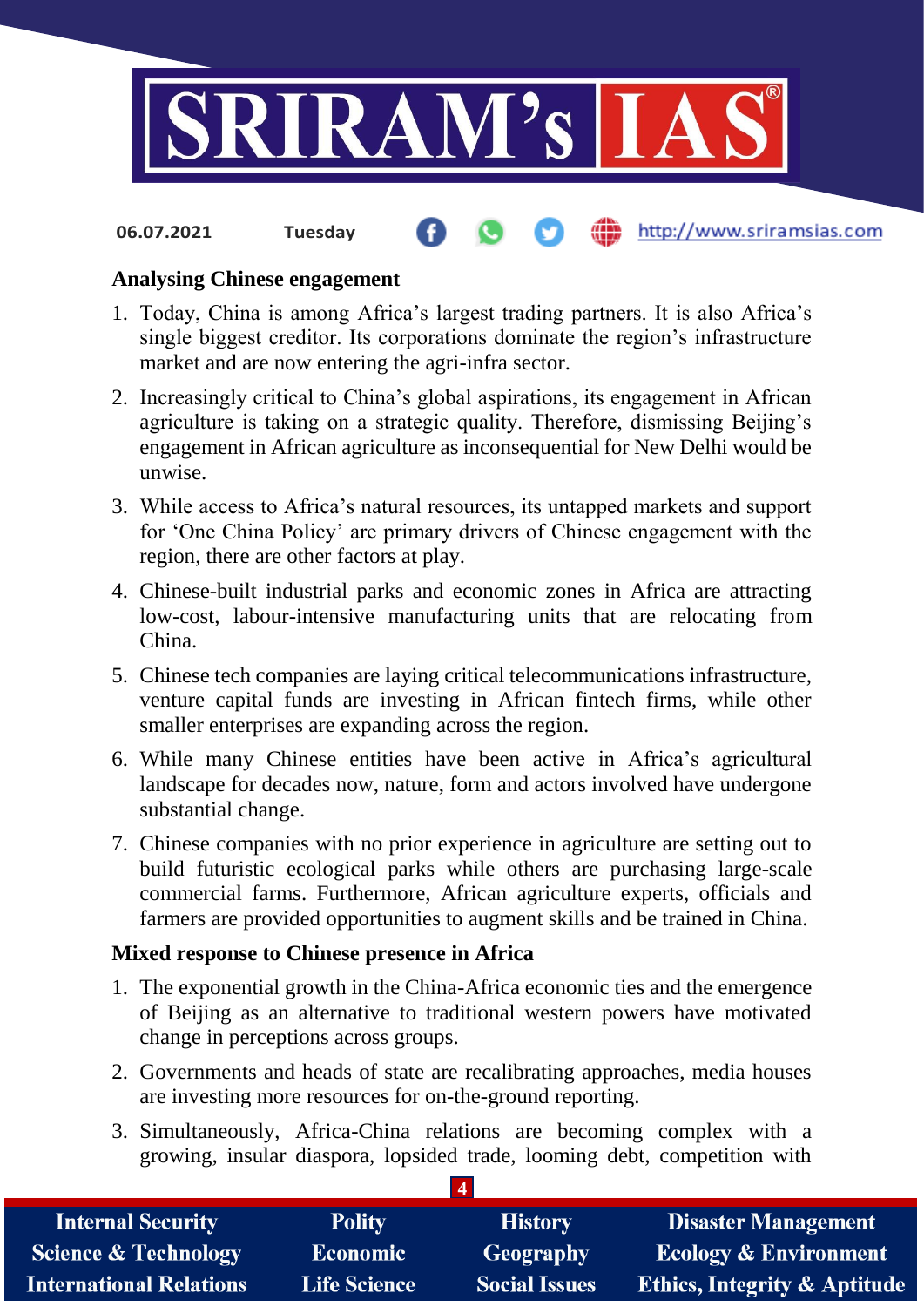

local businesses and a negative perception accompanied by greater political and socioeconomic interlinkages.

- 4. Examining Chinese interactions also provides cues on what not to do. The Chinese and African experts working in ATDCs seemingly operate in silos. On occasion, there seems to be a gap between skills transferred in China and the ground realities in Africa.
- 5. In some cases, the techniques taught in China is not available locally and in others, there is an inability to implement lessons learnt due to the absence of supporting resources.
- 6. Larger commercial farms run by Mandarin-speaking managers and the presence of small-scale Chinese farmers in local markets aggravates sociocultural stresses.

### **Takeaways for India**

- 1. India-Africa agricultural cooperation currently includes institutional and individual capacity-building initiatives such as the India-Africa Institute of Agriculture and Rural Development in Malawi, the extension of soft loans, supply of machinery, acquisition of farmlands and the presence of Indian entrepreneurs in the African agricultural ecosystem.
- 2. Indian farmers have purchased over 6,00,000 hectares of land for commercial farming in Africa.
- 3. Sub-national actors are providing another model of cooperation in agriculture. Consider the case of the Kerala government trying to meet its steep requirement for raw cashew nuts amounting to 8 lakh tonnes a year with imports from countries in Africa to complement its production capacity currently limited to 0.83 lakh tonnes.
- 4. There are also proposals to create a jointly-owned brand of Africa-Kollam cashews. Similar ideas could encourage State governments and civil society organisations to identify opportunities and invest directly.
- 5. There is also promise in incentivising Indian industries to tap into African agri-business value chains and connecting Indian technology firms and startups with partners in Africa.

| <b>Internal Security</b>        | <b>Polity</b>       | <b>History</b>       | <b>Disaster Management</b>              |
|---------------------------------|---------------------|----------------------|-----------------------------------------|
| <b>Science &amp; Technology</b> | <b>Economic</b>     | <b>Geography</b>     | <b>Ecology &amp; Environment</b>        |
| <b>International Relations</b>  | <b>Life Science</b> | <b>Social Issues</b> | <b>Ethics, Integrity &amp; Aptitude</b> |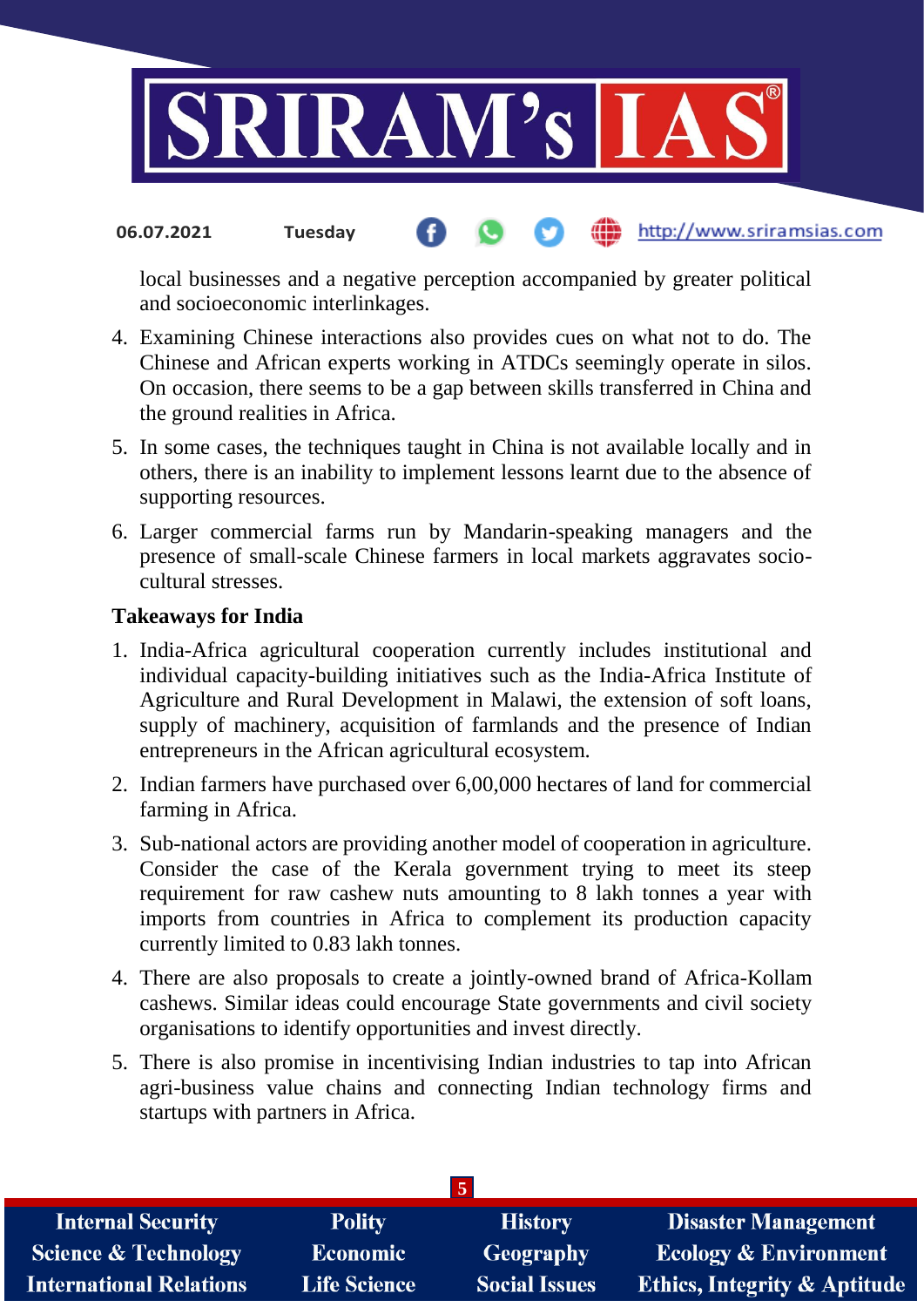

- 6. The transformative power of innovative and disruptive technology has been evident in the African agri-tech sector as the startup ecosystem in the continent enjoyed a 110% growth between 2016 and 2018. In the past year, despite the
- 7. A thorough impact assessment needs to be conducted of the existing capacitybuilding initiatives in agriculture for India to stand in good stead. This could include detailed surveys of participants who have returned to their home countries. Country-specific and localised curriculum can be drawn up, making skill development demand-led.

pandemic, the sector witnessed a record increase in investments.

# **Conclusion:**

While India's Africa strategy exists independently, it is important to be cognizant of China's increasing footprint in the region. Beijing's model, if successful here, could be heralded as a replica for the larger global south.

It is important to note, however, that prominent African voices have emphasised that their own agency is often overlooked in the global discourse on the subject. In that sense, India has consistently chosen well to underline the development partnership to be in line with African priorities. It is pertinent, therefore, that we collectively craft a unique modern partnership with Africa.

# **Will a national judiciary work?**

The Union government appears to be steadfast in its resolve to implement reforms in recruitment and appointment to the subordinate judicial services.

# **The All India Judicial Service (AIJS)**

- 1. In 2019, it spearheaded a consultative process for the creation of the All India Judicial Service (AIJS). Initially, only four States and two High Courts supported the proposal. Eight States rejected it, five suggested changes, and 11 are yet to respond.
- 2. Recently, the Centre took the ordinance route to effect changes in the appointment of members to various tribunals. In a single stroke, it abolished several tribunals.
- 3. The manner of appointment of members to the remaining tribunals underwent a sea change. It is likely that the ordinance may not pass judicial scrutiny in

| <b>Internal Security</b>        | <b>Polity</b>       | <b>History</b>       | <b>Disaster Management</b>              |
|---------------------------------|---------------------|----------------------|-----------------------------------------|
| <b>Science &amp; Technology</b> | <b>Economic</b>     | Geography            | <b>Ecology &amp; Environment</b>        |
| <b>International Relations</b>  | <b>Life Science</b> | <b>Social Issues</b> | <b>Ethics, Integrity &amp; Aptitude</b> |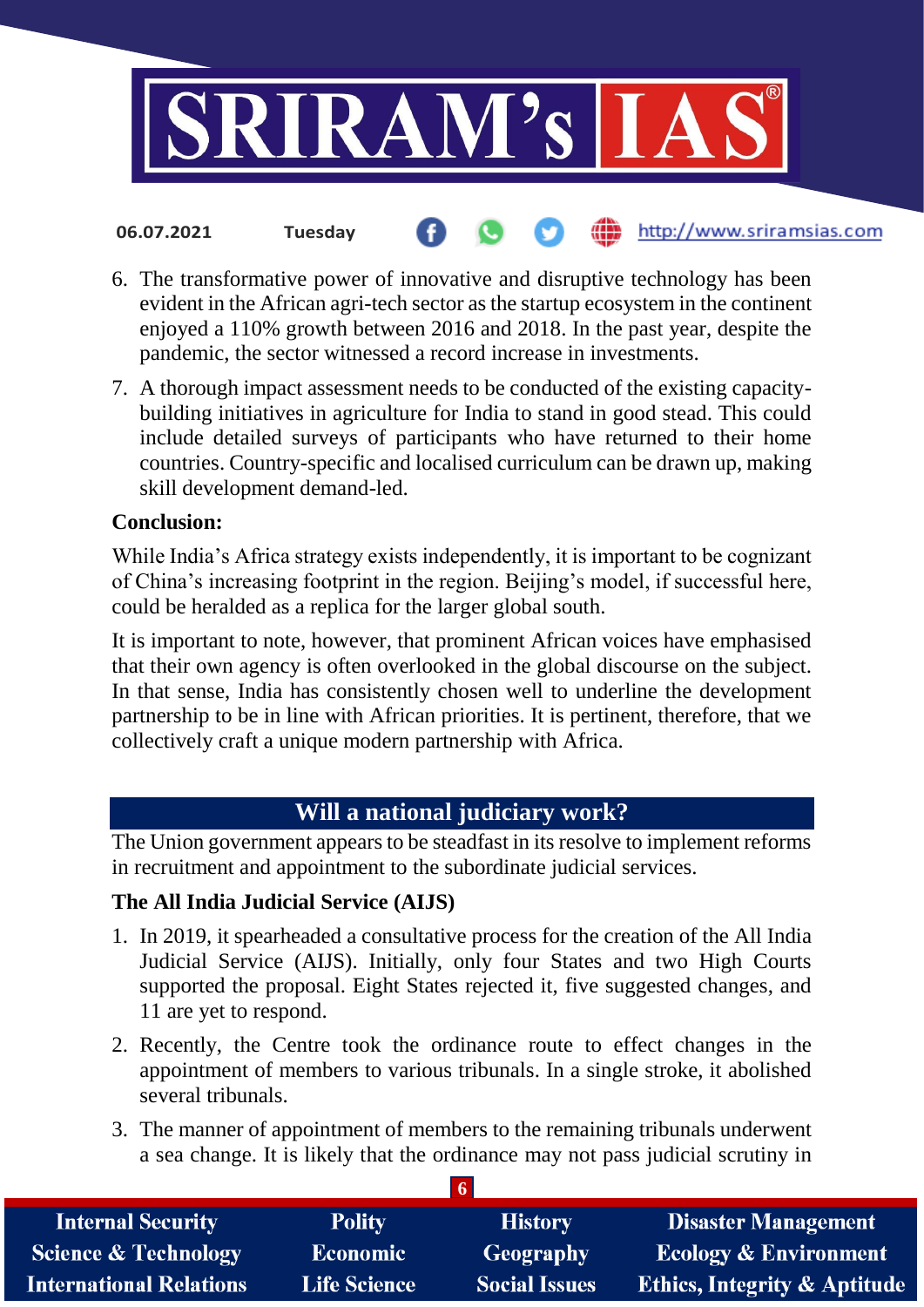

light of the Supreme Court's judgment in Rojer Mathew v. South Indian Bank (2019).

# **Constitutional perspective**

- 1. Article 233(1) of the Constitution lays down that "appointments of persons to be, and the posting and promotion of, district judges in any State shall be made by the Governor of the State in consultation with the High Court exercising jurisdiction in relation to such State".
- 2. The 42nd Constitutional amendment in 1976 amended Article 312 (1) empowering Parliament to make laws for the creation of one or more All-India Services, including an AIJS, common to the Union and the States.
- 3. However, Clause 3 of Article 312 places a restriction that such a service shall not include a post inferior to that of a district judge. The amendment also brought about a significant change in the Seventh Schedule — Entry 3 of List II in its entirety was placed as Entry 11A in List III.
- 4. This paves the way for Parliament to enact laws with regard to 'Administration of Justice; constitution and organisation of all courts, except the Supreme Court and the High Courts'.
- 5. Post-Emergency, amendment to Article 312 (1) has escaped parliamentary scrutiny. A dichotomy exists with regard to Articles 233 and 312. What was essentially intended to be the prerogative of the State will now be the prerogative of the Union.
- 6. If the fundamental power of the States to make such rules and govern the appointment of district judges is taken away, it may be against the principle of federalism and the basic structure doctrine.

# **Concerns:**

- 1. It was only in 1986 that the Law Commission resurrected the issue and deliberated upon the objections. The primary fear was that promotional avenues of the subordinate judiciary would be severely curtailed.
- 2. Fifty per cent of the posts of district judges are to be filled by promotion from the subordinate judicial service, thus leaving open the remaining for direct recruitment.
- 3. Another fundamental concern was the language barrier.

| <b>Internal Security</b>        | <b>Polity</b>       | <b>History</b>       | <b>Disaster Management</b>              |  |
|---------------------------------|---------------------|----------------------|-----------------------------------------|--|
| <b>Science &amp; Technology</b> | <b>Economic</b>     | Geography            | <b>Ecology &amp; Environment</b>        |  |
| <b>International Relations</b>  | <b>Life Science</b> | <b>Social Issues</b> | <b>Ethics, Integrity &amp; Aptitude</b> |  |